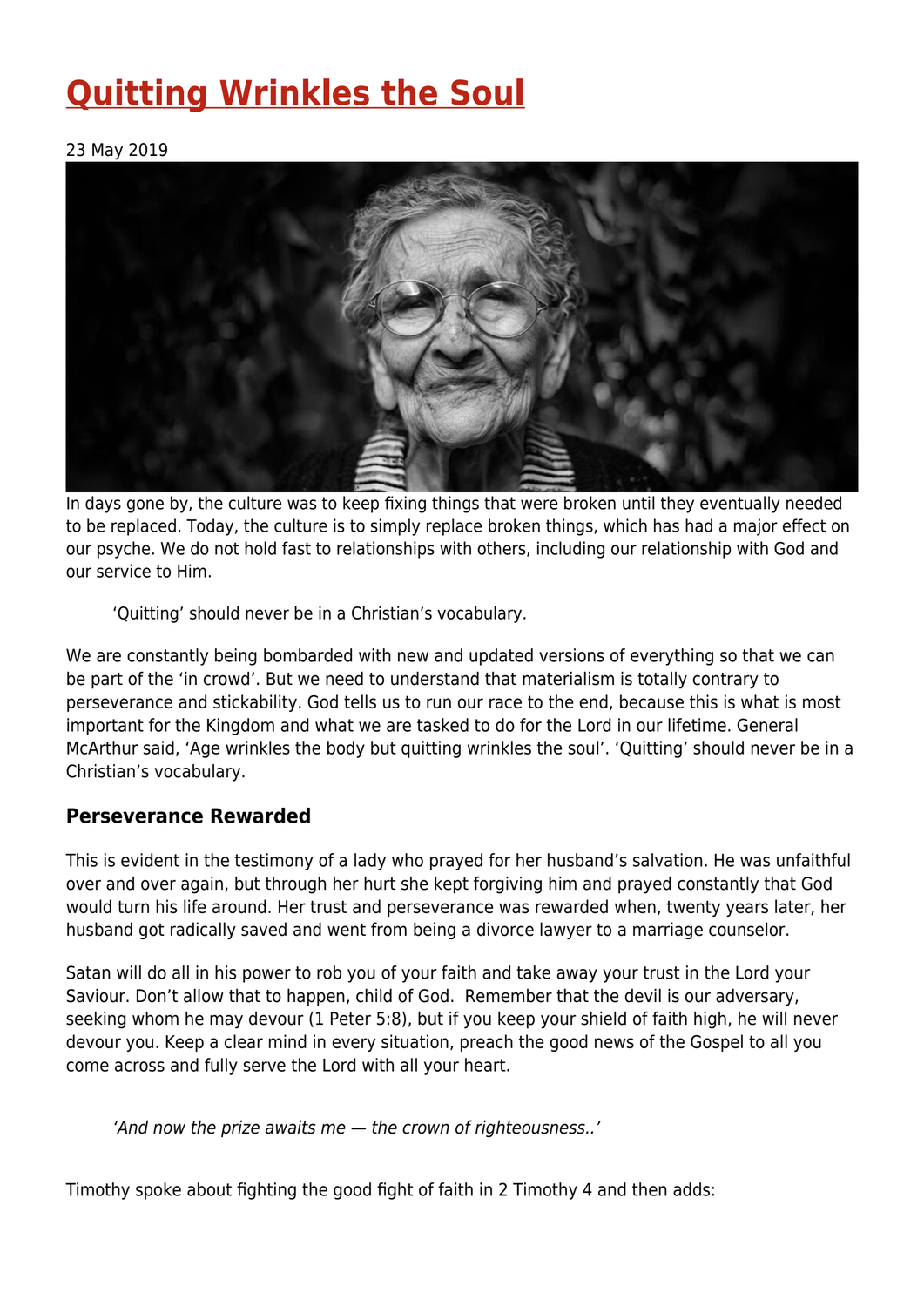'As for me, my life has already been out poured out as an offering to God. The time of my death is near. I have fought the good fight, I have finished the race, and I have remained faithful. And now the prize awaits me — the crown of righteousness, which the Lord, the righteous Judge, will give me on the day of his return. And the prize is not just for me but for all who eagerly look forward to his appearing.' (2 Timothy 4:6-8)

False teachings are out there in abundance, sent by Satan to try and weaken our faith. Lifestyles of secularism, modernism, materialism and suchlike are pushed at us from all angles — in the movies, magazines, TV programs and many other forms of public media.

## **How To Finish Strong**

You may ask, 'How do we stand in this culture that we find ourselves in? How do we finish the marathon and keep on keeping on?'

#### **Choose to Listen**

The answer is that we have a choice. We can either allow ourselves to be weighed down, distracted and taken off course by the influence of this world **OR** we can choose to listen to the Holy Spirit's voice of warning and caution in our hearts, and listen to the wise counsel of our brothers and sisters in Christ.

John says, 'I am writing these things to warn you about those who want to lead you astray. But you have received the Holy Spirit, and he lives within you, so you don't need anyone to teach you what is true. For the Spirit teaches you everything you need to know, and what he teaches is true—it is not a lie. So just as he has taught you, remain in fellowship with Christ.' (1 John 2:26-27 NLT)

#### **Abide in His Love**

We have no need to fear because 'perfect love casts away all fear' (1 John 4:18). Pressing into, tasting and seeing how much He loves you will gradually immunise you against the fear of suffering and even reveal its value in the greater scheme of His Kingdom.

The measure to which His love for us has become our all-pervading reality is the measure to which we are insulated and strengthened against the fear of any unforeseeable suffering in the future.

#### **Pour Yourself Out**

Obedience to God's call is paramount in making one vigorous against the attempts of the enemy to trip us up. If we link the parables of the 10 virgins with the servants receiving talents/gifts, we see that the servant with one talent and the 5 virgins whose oil ran out had an important thing in common: They were not about their father's business. They were not listening to God by spreading the gospel and doing the work of the ministry which the Lord had given them to do.

Giving out of your emptiness invites God to fill your cup.

There is something about sharing the love of Christ, calling people back to Christ and introducing others to Christ for the first time that gives you a perspective on life that is "superior" to all other perspectives. It's as if things fall into place and you suddenly have patience for the irritable, nonsensical things around you. Giving out of your emptiness invites God to fill your cup. If you continue in this, it gives you sufficient fuel to finish the race. (2 Timothy 4:7)